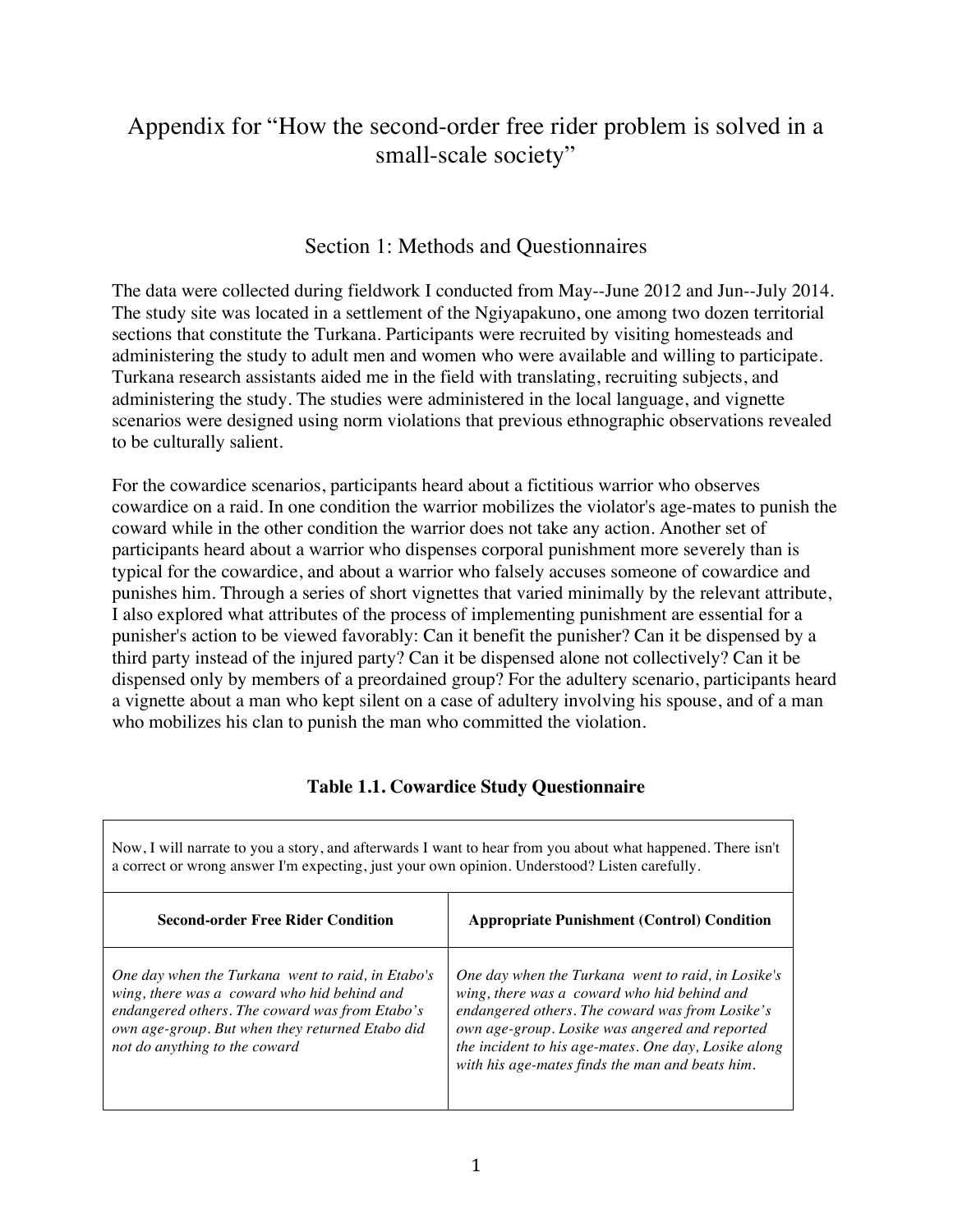| Did you hear, or should I repeat? Can you recall the person in the story? What is his name? What<br>happened?                                                                                                                                                                                                                                                                                                                |                                                                                                                                                                                                                                                                                                                                                                                                                                                                                                                                              |  |  |  |  |
|------------------------------------------------------------------------------------------------------------------------------------------------------------------------------------------------------------------------------------------------------------------------------------------------------------------------------------------------------------------------------------------------------------------------------|----------------------------------------------------------------------------------------------------------------------------------------------------------------------------------------------------------------------------------------------------------------------------------------------------------------------------------------------------------------------------------------------------------------------------------------------------------------------------------------------------------------------------------------------|--|--|--|--|
| Q1. Is what Etabo did right or wrong?<br>Q2. What Etabo did, will it please or displease<br>people?<br>Q3. Is having people like Etabo around good<br>or bad for the community?<br>Q4. Will you praise or criticize Etabo for what<br>he did?<br>Q5. Should anything be done to Etabo or not?<br>Q6. If you meet Etabo on the way, will you<br>help him?<br>Q7. If Etabo wants to marry your daughter,<br>will you give her? | Q1. Is what Losike did right or wrong?<br>Q2. What Losike did, will it please or<br>displease people?<br>Q3. Is having people like Losike around good<br>or bad for the community?<br>Q4. Will you praise or criticize Losike for<br>what he did?<br>Q5. Should anything be done to Losike or<br>not?<br>Q6. If you meet Losike on the way, will you<br>help him?<br>Q7. If Losike wants to marry your daughter,<br>will you give her?<br>Q8. Do you think this person who Losike has<br>beaten will help Losike at a time of need<br>later? |  |  |  |  |
|                                                                                                                                                                                                                                                                                                                                                                                                                              | <b>Short Vignettes (SV)</b>                                                                                                                                                                                                                                                                                                                                                                                                                                                                                                                  |  |  |  |  |
| or wrong?                                                                                                                                                                                                                                                                                                                                                                                                                    | SV1. Now suppose Losike and his age mates make the coward sacrifice an animal for them. Is that right                                                                                                                                                                                                                                                                                                                                                                                                                                        |  |  |  |  |
| SV2.<br>wrong?                                                                                                                                                                                                                                                                                                                                                                                                               | Now suppose Losike, without telling his age mates, beat the coward on his own. Is that right or                                                                                                                                                                                                                                                                                                                                                                                                                                              |  |  |  |  |
| SV <sub>3</sub> .<br>himself alone. Is that right or wrong?                                                                                                                                                                                                                                                                                                                                                                  | Now suppose Losike, without telling his age mates, makes the coward sacrifice an animal for                                                                                                                                                                                                                                                                                                                                                                                                                                                  |  |  |  |  |
| SV4.<br>give him an animal. Is it right or wrong what Losike does?                                                                                                                                                                                                                                                                                                                                                           | Now suppose Losike does not bring up the issue of the coward with his age mates at the time.<br>Later the coward comes to borrow an animal from Losike. Losike becomes angry and refuses to                                                                                                                                                                                                                                                                                                                                                  |  |  |  |  |
| Now suppose Losike is from the same age group as the coward, but he did not himself go on this<br>SV <sub>5</sub> .<br>raid. He hears about the incident from others. Losike then gathers his age mates to beat the<br>coward. Is this right or wrong?                                                                                                                                                                       |                                                                                                                                                                                                                                                                                                                                                                                                                                                                                                                                              |  |  |  |  |
| SV6. Now suppose after hearing about the coward, Losike beats the coward on his own without<br>discussing with his age mates. Is that right or wrong?                                                                                                                                                                                                                                                                        |                                                                                                                                                                                                                                                                                                                                                                                                                                                                                                                                              |  |  |  |  |
| SV7. Now suppose the coward's own age group refuses to discipline the coward. A different age group<br>finds the coward and beats him. Is that right or wrong?                                                                                                                                                                                                                                                               |                                                                                                                                                                                                                                                                                                                                                                                                                                                                                                                                              |  |  |  |  |
|                                                                                                                                                                                                                                                                                                                                                                                                                              | SV8. Now suppose the coward's own age group refuses to discipline the coward. A different age group<br>finds the coward and makes the coward sacrifice an animal for them. Is the right or wrong?                                                                                                                                                                                                                                                                                                                                            |  |  |  |  |
| Now suppose Losike neither raised the issue of the coward with others nor beat him, do you think<br>SV9.<br>the coward will help Losike at a time of need later?                                                                                                                                                                                                                                                             |                                                                                                                                                                                                                                                                                                                                                                                                                                                                                                                                              |  |  |  |  |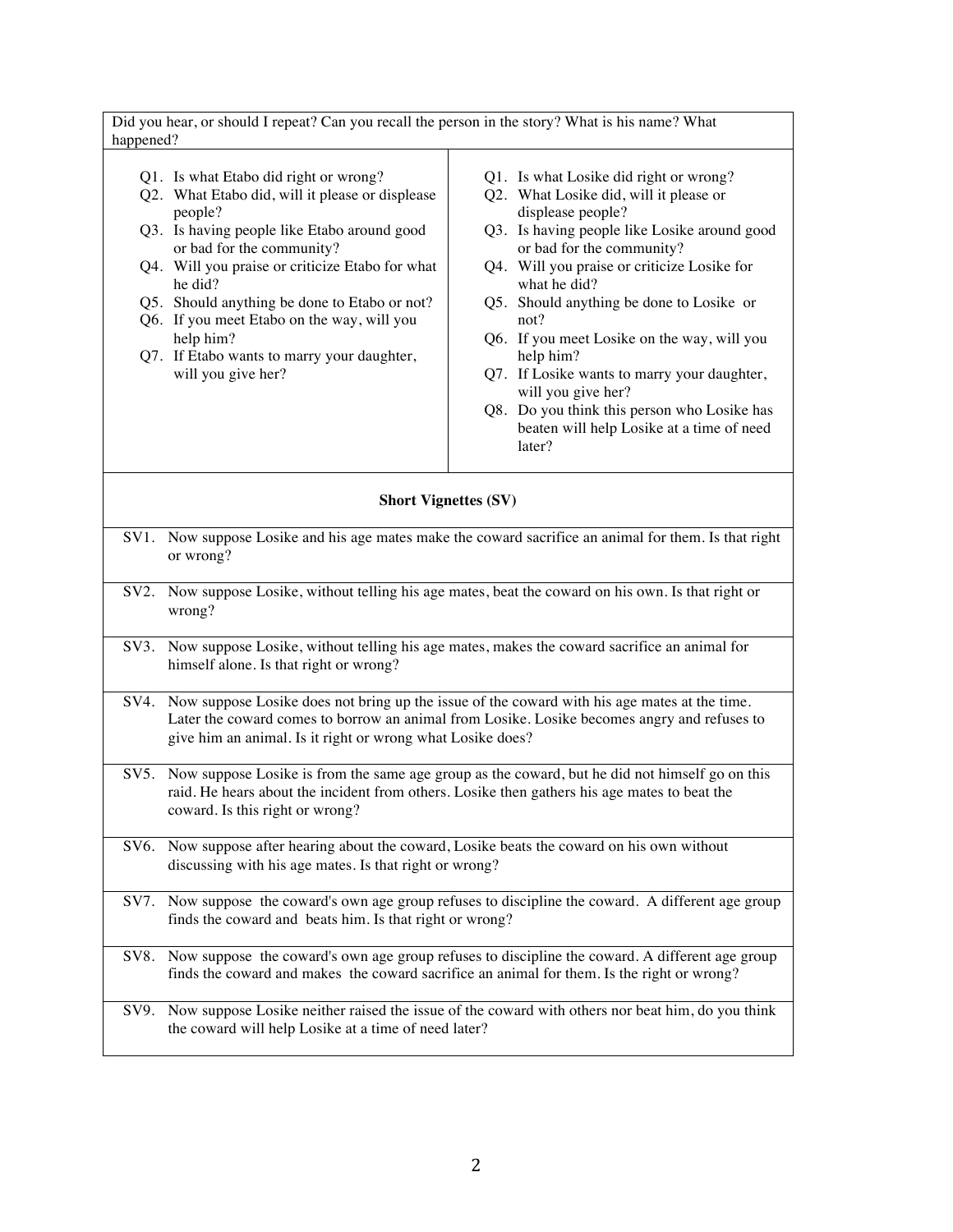#### **Table 1.2 Adultery Study Questionnaire**

 $\sqrt{ }$ 

| Now, I will narrate to you a story, and afterwards I want to hear from you about what happened. There isn't<br>a correct or wrong answer I'm expecting, just your own opinion. Understood? Listen carefully. |                                                                                                                                                                                                                                                                                                                       |                                                                                                                                                                         |  |  |  |  |  |
|--------------------------------------------------------------------------------------------------------------------------------------------------------------------------------------------------------------|-----------------------------------------------------------------------------------------------------------------------------------------------------------------------------------------------------------------------------------------------------------------------------------------------------------------------|-------------------------------------------------------------------------------------------------------------------------------------------------------------------------|--|--|--|--|--|
|                                                                                                                                                                                                              | <b>Second-order Free Rider Condition</b>                                                                                                                                                                                                                                                                              | <b>Appropriate Punishment (Control) Condition</b>                                                                                                                       |  |  |  |  |  |
|                                                                                                                                                                                                              | One day a man committed adultery with Etabo's<br>One day, a man committed adultery with Losike's<br>wife. Losike was angered. He discussed the incident<br>wife. Etabo did not do anything to the adulterer.<br>with people from his clan. One day, he along with<br>his clan mates, find the adulterer and beat him. |                                                                                                                                                                         |  |  |  |  |  |
|                                                                                                                                                                                                              | Did you hear, or should I repeat?                                                                                                                                                                                                                                                                                     |                                                                                                                                                                         |  |  |  |  |  |
|                                                                                                                                                                                                              | Can you recall the person in the story? What is his name? What happened?                                                                                                                                                                                                                                              |                                                                                                                                                                         |  |  |  |  |  |
|                                                                                                                                                                                                              | Q1. Is what Etabo did right or wrong?<br>Q2. What Etabo did, will it please or displease<br>people?                                                                                                                                                                                                                   | Q1. Is what Losike did right or wrong?<br>Q2. What Losike did, will it please or displease<br>people?                                                                   |  |  |  |  |  |
|                                                                                                                                                                                                              | Q3. Is having people like Etabo around good or<br>bad for the community?<br>Q4. Will you praise or criticize Etabo for what<br>he did?                                                                                                                                                                                | Q3. Is having people like Losike around good<br>or bad for the community?<br>Q4. Will you praise or criticize Losike for what<br>he did?                                |  |  |  |  |  |
|                                                                                                                                                                                                              | Q5. Should anything be done to Etabo or not?<br>Q6. If you meet Etabo on the way, will you<br>help him?                                                                                                                                                                                                               | Q5. Should anything be done to Losike or not?<br>Q6. If you meet Losike on the way, will you<br>help him?                                                               |  |  |  |  |  |
|                                                                                                                                                                                                              | Q7. If Etabo wants to marry your daughter, will<br>you give her?                                                                                                                                                                                                                                                      | Q7. If Losike wants to marry your daughter,<br>will you give her?<br>Q8. Do you think this person who Losike has<br>beaten will help Losike at a time of need<br>later? |  |  |  |  |  |
|                                                                                                                                                                                                              |                                                                                                                                                                                                                                                                                                                       | <b>Short vignettes</b>                                                                                                                                                  |  |  |  |  |  |
| SV1.                                                                                                                                                                                                         | wrong?                                                                                                                                                                                                                                                                                                                | Now suppose Losike and his clan mates drive away the animals of the adulterer. Is that right or                                                                         |  |  |  |  |  |
| SV <sub>2</sub> .                                                                                                                                                                                            | Now suppose Losike, without telling his clan mates, beat the adulterer on his own. Is that right or<br>wrong?                                                                                                                                                                                                         |                                                                                                                                                                         |  |  |  |  |  |
|                                                                                                                                                                                                              | SV3. Now suppose Losike, without telling his clan mates, drives away the adulterer's animals by<br>himself. Is that right or wrong?                                                                                                                                                                                   |                                                                                                                                                                         |  |  |  |  |  |
|                                                                                                                                                                                                              | SV4. Now suppose Losike does not bring up the issue of the adulterer with his clan mates at the time.<br>Later the adulterer comes to borrow an animal from Losike. Losike becomes angry and refuses to<br>give him an animal. Is it right or wrong what Losike does?                                                 |                                                                                                                                                                         |  |  |  |  |  |
| SV5.                                                                                                                                                                                                         | Now suppose the man committed adultery not with Losike's wife, but with the wife of someone<br>from Losike's clan. He hears about the incident from others. Losike then gathers his clan mates to<br>beat the adulterer. Is this right or wrong?                                                                      |                                                                                                                                                                         |  |  |  |  |  |
| SV6.                                                                                                                                                                                                         | Now suppose after hearing about the adulterer, Losike drives the adulterer's animals on his own<br>without discussing with his clan mates. Is that right or wrong?                                                                                                                                                    |                                                                                                                                                                         |  |  |  |  |  |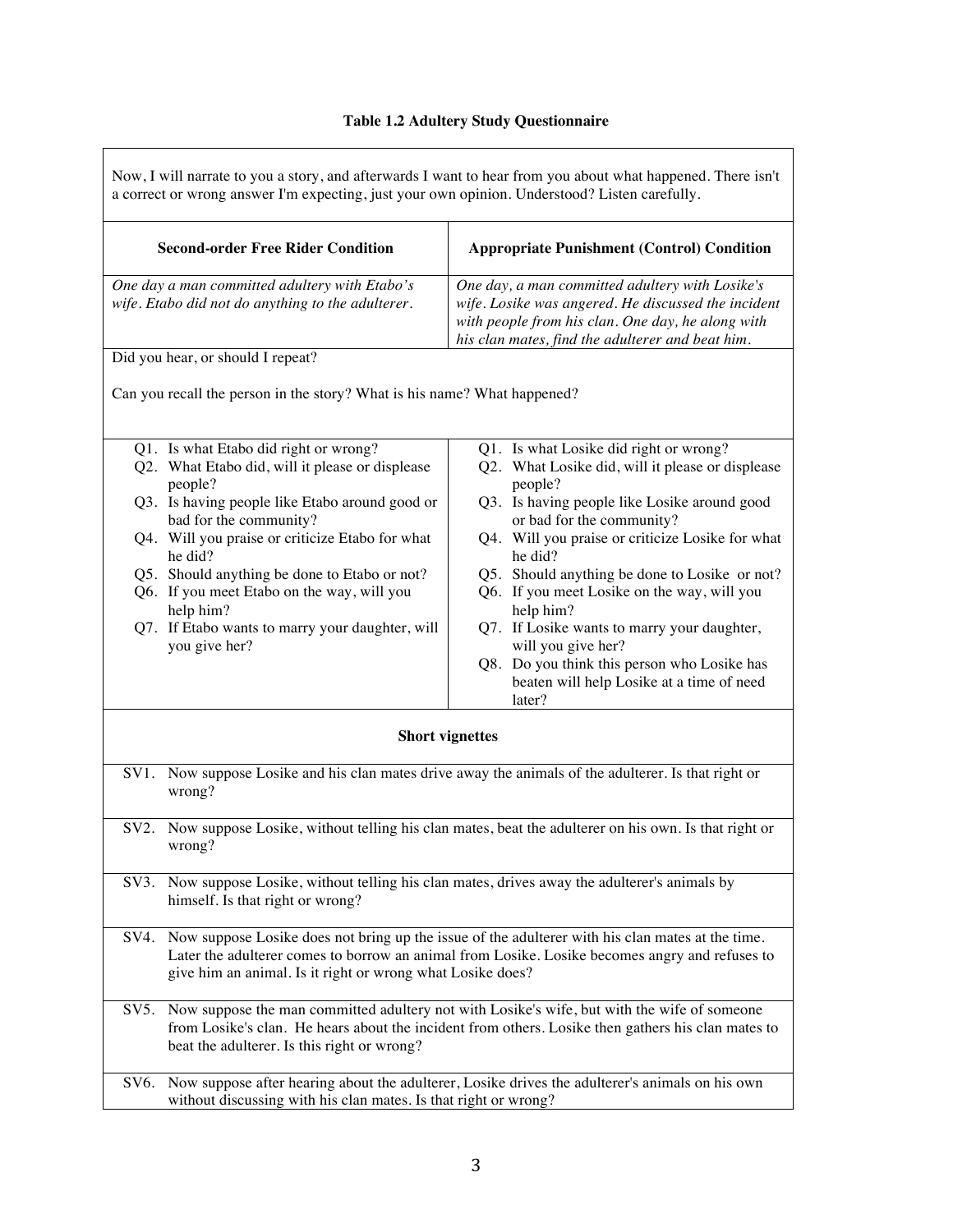|      | SV7. Now suppose the adulterer's own clan refuses to beat the adulterer. People from another clan find<br>the adulterer and beat him. Is that right or wrong?         |
|------|-----------------------------------------------------------------------------------------------------------------------------------------------------------------------|
|      | SV8. Now suppose the adulterer's own clan refuses to beat the adulterer. People from another clan drive<br>away the animals of the adulterer. Is that right or wrong? |
| SV9. | Now suppose Losike neither raised the issue of the adulterer with others nor beat him, do you<br>think the adulterer will help Losike at a time of need later?        |

Г

#### **Table 1.3 Excess and Unjust Punishment Questionnaire**

Now, I will narrate to you a story, and afterwards I want to hear from you about what happened. There isn't a correct or wrong answer I'm expecting, just your own opinion. Understood? Listen carefully.

| <b>Second-order Free Rider Condition</b>                                                                                                                                                                                                                                                                                                                                                                                            | <b>Appropriate Punishment (Control) Condition</b>                                                                                                                                                                                                                                                                                                                                                                                             |
|-------------------------------------------------------------------------------------------------------------------------------------------------------------------------------------------------------------------------------------------------------------------------------------------------------------------------------------------------------------------------------------------------------------------------------------|-----------------------------------------------------------------------------------------------------------------------------------------------------------------------------------------------------------------------------------------------------------------------------------------------------------------------------------------------------------------------------------------------------------------------------------------------|
| One day when the Turkana went to raid, there was<br>a coward in Emuria's wing. The coward was from<br>Emuria's own age-group. Emuria was angered and<br>reported the incident to his age-mates. One day,<br>Emuria along with his age-mates finds the man and<br>they beat him too severely, more than how a coward<br>is beaten.                                                                                                   | One day when the Turkana went to raid, there was a<br>man in Lopeyok's wing who fought well. This man<br>was from Lopeyok's own age-group. Even though<br>this man fought, Lopeyok said he should be beaten.<br>One day, Lopeyok along with his age-mates finds<br>the man and they beat him                                                                                                                                                  |
| Did you hear, or should I repeat?                                                                                                                                                                                                                                                                                                                                                                                                   |                                                                                                                                                                                                                                                                                                                                                                                                                                               |
| Can you recall the person in the story? What is his name? What happened?                                                                                                                                                                                                                                                                                                                                                            |                                                                                                                                                                                                                                                                                                                                                                                                                                               |
| Q1. Is what Emuria did right or wrong?<br>Q2. What Emuria did, will it please or<br>displease people?<br>Q3. Is having people like Emuria around good<br>or bad for the community?<br>Q4. Will you praise or criticize Emuria for<br>what he did?<br>Q5. Should anything be done to Emuria or not?<br>Q6. If you meet Emuria on the way, will you<br>help him?<br>Q7. If Emuria wants to marry your daughter,<br>will you give her? | Q1. Is what Lopeyok did right or wrong?<br>Q2. What Lopeyok did, will it please or<br>displease people?<br>Q3. Is having people like Lopeyok around good<br>or bad for the community?<br>Q4. Will you praise or criticize Lopeyok for<br>what he did?<br>Q5. Should anything be done to Lopeyok or<br>not?<br>Q6. If you meet Lopeyok on the way, will you<br>help him?<br>Q7. If Lopeyok wants to marry your daughter,<br>will you give her? |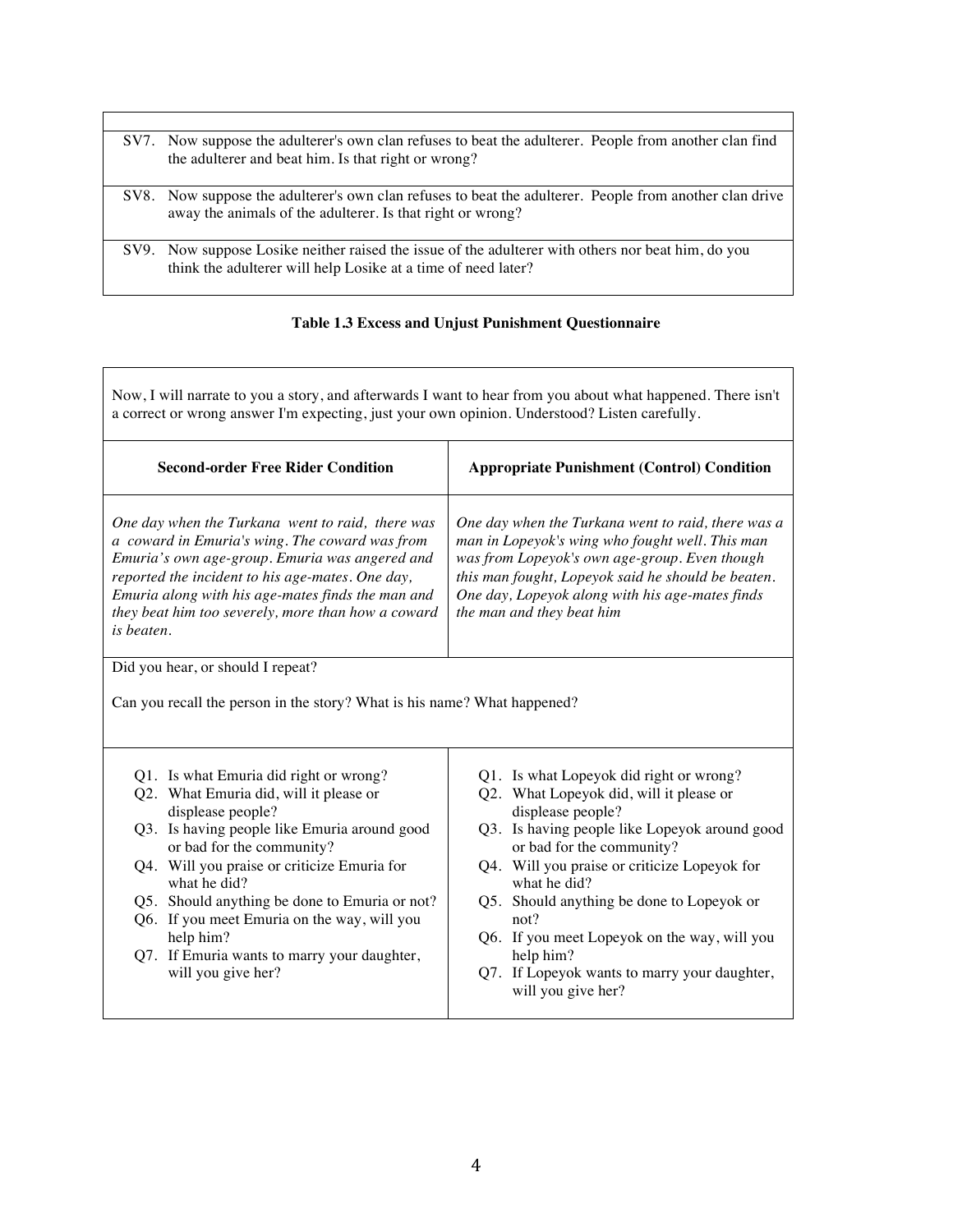### Section 3: Data and analysis

Punitive sentiments towards the character (data reported in figures 1a of the main text) are based on participants' responses to Q1-Q7.

Perceived costs of punishment in terms of lost social opportunities is based on participants responses to Q8 ("Costly to Punish") and SV9 ("Beneficial to not punish").

Attributes that cause punishment to be viewed as morally legitimate (fig. A1 in appendix) is based on participant's responses to SV1—SV3 and SV5—SV8, and their response to Q1 in the control condition of the Cowardice and Adultery study. For each vignette scenario, I categorized the four attributes as either present  $(\checkmark)$  or absent. The table below shows the categorization for the cowardice study, and the same procedure was used for the adultery study.

**Table 3.1 Categorization of short vignettes by attributes of punishment**

|                                                                                                                                                                                                                                                                                                                                                          | Punisher benefits | 3rd<br>Punisher is<br>party | Punisher not of<br>preordained<br>group | Punisher acts |
|----------------------------------------------------------------------------------------------------------------------------------------------------------------------------------------------------------------------------------------------------------------------------------------------------------------------------------------------------------|-------------------|-----------------------------|-----------------------------------------|---------------|
| One day when the Turkana went to raid, in Losike's wing, there was a<br>coward who hid behind and endangered others. The coward was from<br>Losike's own age-group. Losike was angered and reported the incident to<br>his age-mates. One day, Losike along with his age-mates finds the man<br>and beats him.<br>Q1. Is what Losike did right or wrong? |                   |                             |                                         |               |
| SV1. Now suppose Losike and his clan mates drive away the animals of<br>the adulterer. Is that right or wrong?                                                                                                                                                                                                                                           |                   |                             |                                         |               |
| SV2. Now suppose Losike, without telling his age mates, beat the coward<br>on his own. Is that right or wrong?                                                                                                                                                                                                                                           |                   |                             |                                         |               |
| SV3. Now suppose Losike, without telling his age mates, makes the<br>coward sacrifice an animal for himself alone. Is that right or wrong?                                                                                                                                                                                                               |                   |                             |                                         |               |
| SV5. Now suppose Losike is from the same age group as the coward, but<br>he did not himself go on this raid. He hears about the incident from others.<br>Losike then gathers his age mates to beat the coward. Is this right or<br>wrong?                                                                                                                |                   |                             |                                         |               |
| SV6. Now suppose after hearing about the coward, Losike beats the<br>coward on his own without discussing with his age mates. Is that right or<br>wrong?                                                                                                                                                                                                 |                   |                             |                                         |               |
| SV7. Now suppose the coward's own age group refuses to discipline the                                                                                                                                                                                                                                                                                    |                   |                             |                                         |               |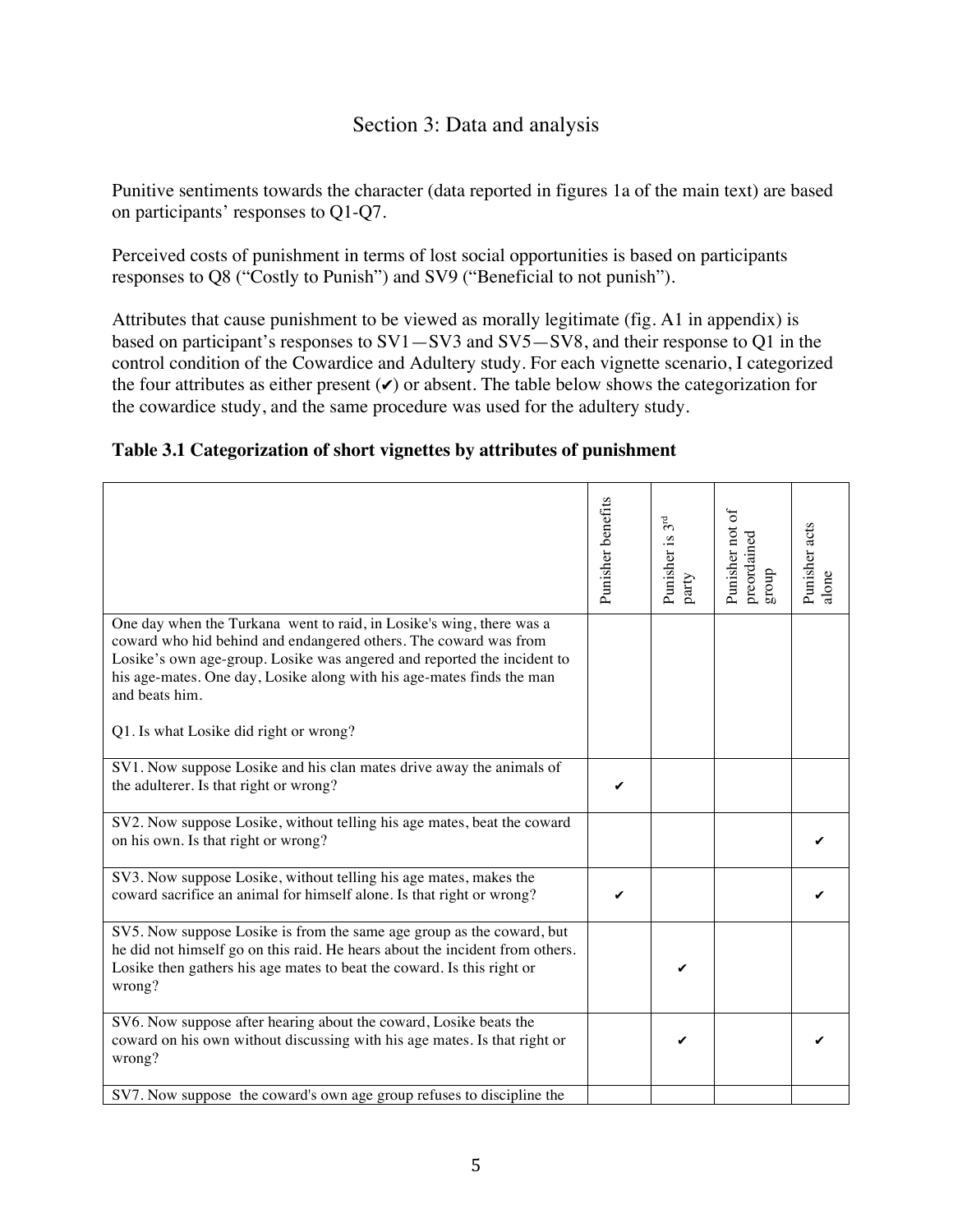| coward. A different age group finds the coward and beats him. Is that<br>right or wrong?                                                                                                             |  |  |
|------------------------------------------------------------------------------------------------------------------------------------------------------------------------------------------------------|--|--|
| SV8. Now suppose the coward's own age group refuses to discipline the<br>coward. A different age group finds the coward and makes the coward<br>sacrifice an animal for them. Is the right or wrong? |  |  |

### Section 4: Results

Participants believe there are costs to punishing in terms of lost social opportunities. They are more likely to think that a coward will help the warrior at a future time of need if he spares him punishment (One Sample t test:  $t_{67} = 18:17$ , p < .0001); they are more likely to think that an adulterer will help the cuckolded man in the future if he spares him punishment ( $t_{57} = 9.83$ , p < .0001). For adultery but not for cowardice, they are more likely to think that the man who punishes will be refused help by the violator in the future  $(t_{56} = 2:34, p < .05)$ .

To examine what attributes make punishment legitimate I used a mixed-effect logistic regression model in which the four attributes that were varied were fixed effects and subject ID and order were random effects.The analysis was done in R using lmer package's glmer function, and the results are presented in Tables 3.1 and 3.2 for cowardice and adultery respectively. The raw proportions are presented in Figure 1A. In summary, participants judge punishment to be wrong if it is dispensed single-handedly without consulting others, or if it is meted by members outside the preordained group responsible for punishing. Whether punishment benefits the punisher, or is initiated by a third party not the injured party, had much smaller effects.

|  | Table 4.1 Attributes that make participants judge punishment of cowardice as wrong |  |  |  |  |  |  |
|--|------------------------------------------------------------------------------------|--|--|--|--|--|--|
|--|------------------------------------------------------------------------------------|--|--|--|--|--|--|

| Generalized linear mixed model fit by the Laplace approximation |            |                       |          |                |  |  |  |
|-----------------------------------------------------------------|------------|-----------------------|----------|----------------|--|--|--|
| Number of obs: 558, groups: subjectID, 70                       |            |                       |          |                |  |  |  |
| $logLik: -231.1$                                                |            |                       |          |                |  |  |  |
| Deviance: 462.3                                                 |            |                       |          |                |  |  |  |
|                                                                 |            | <b>Random effects</b> |          |                |  |  |  |
| Groups                                                          | Variance   | Std.Dev.              |          |                |  |  |  |
| subjectID                                                       | 3.4007     | 1.8441                |          |                |  |  |  |
|                                                                 |            | <b>Fixed effects</b>  |          |                |  |  |  |
| Std. Error<br>z value<br>Estimate<br>$Pr(\ge  z )$              |            |                       |          |                |  |  |  |
| (Intercept)                                                     | $-3.44162$ | 0.43506               | $-7.911$ | 0.104          |  |  |  |
| <b>Punisher Benefits</b>                                        | 0.47851    | 0.29405               | 1.627    | $2.14e-06$ *** |  |  |  |
| Punisher is 3rd party                                           | 0.06191    | 0.39254               | 0.158    | 0.875          |  |  |  |
| Punisher not of<br>preordained group                            | 3.57307    | 0.40448               | 8.834    | $< 2e-16$ ***  |  |  |  |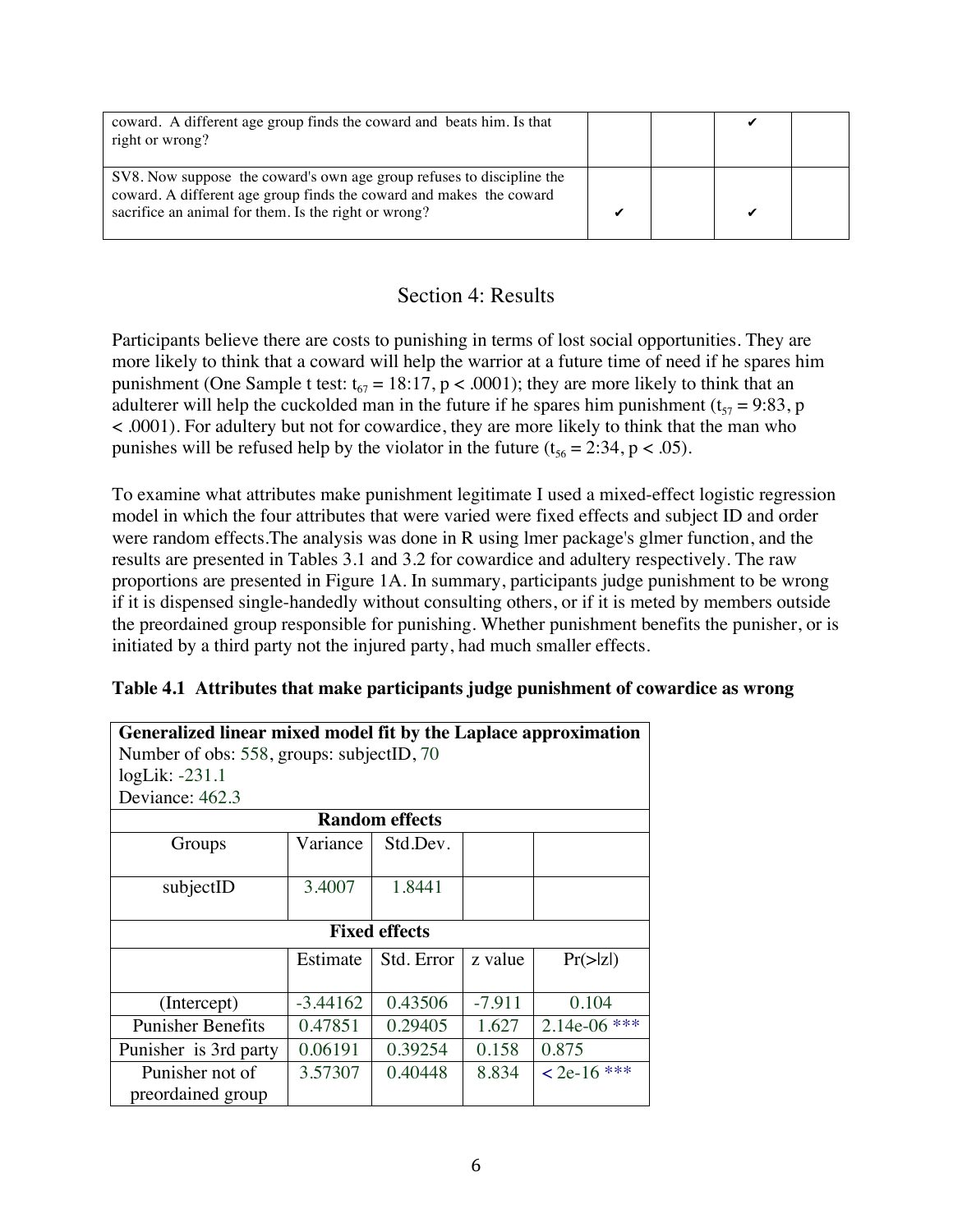| Punisher acts alone $\left  \right  5.51023 \left  \right  0.42262 \left  \right  13.038 \left  \right  < 2e^{-16}$ <sup>***</sup> |  |  |
|------------------------------------------------------------------------------------------------------------------------------------|--|--|

# **Table 4.2 Attributes that make participants judge punishment of adultery as wrong**

| Generalized linear mixed model fit by the Laplace approximation<br>Number of obs: 471, groups: subjectID, 59<br>$logLik: -163.1$<br>Deviance: 326.2 |           |                       |          |               |  |  |
|-----------------------------------------------------------------------------------------------------------------------------------------------------|-----------|-----------------------|----------|---------------|--|--|
|                                                                                                                                                     |           | <b>Random effects</b> |          |               |  |  |
| Groups                                                                                                                                              | Variance  | Std.Dev.              |          |               |  |  |
| subjectID                                                                                                                                           | 3.1821    | 1.7839                |          |               |  |  |
|                                                                                                                                                     |           | <b>Fixed effects</b>  |          |               |  |  |
|                                                                                                                                                     | Estimate  | Std. Error            | z value  | $Pr(\ge  z )$ |  |  |
| (Intercept)                                                                                                                                         | $-4.3452$ | 0.5366                | $-8.098$ | 5.58e-16***   |  |  |
| <b>Punisher Benefits</b>                                                                                                                            | 1.2820    | 0.3935                | 3.258    | $0.00112**$   |  |  |
| Punisher is 3rd party                                                                                                                               | 1.7665    | 0.4659                | 3.792    | $0.00015$ *** |  |  |
| Punisher not of<br>preordained group                                                                                                                | 6.7504    | 0.5981                | 11.287   | $< 2e-16$ *** |  |  |
| Punisher acts alone                                                                                                                                 | 5.5488    | 0.4855                | 11.428   | $< 2e-16$ *** |  |  |